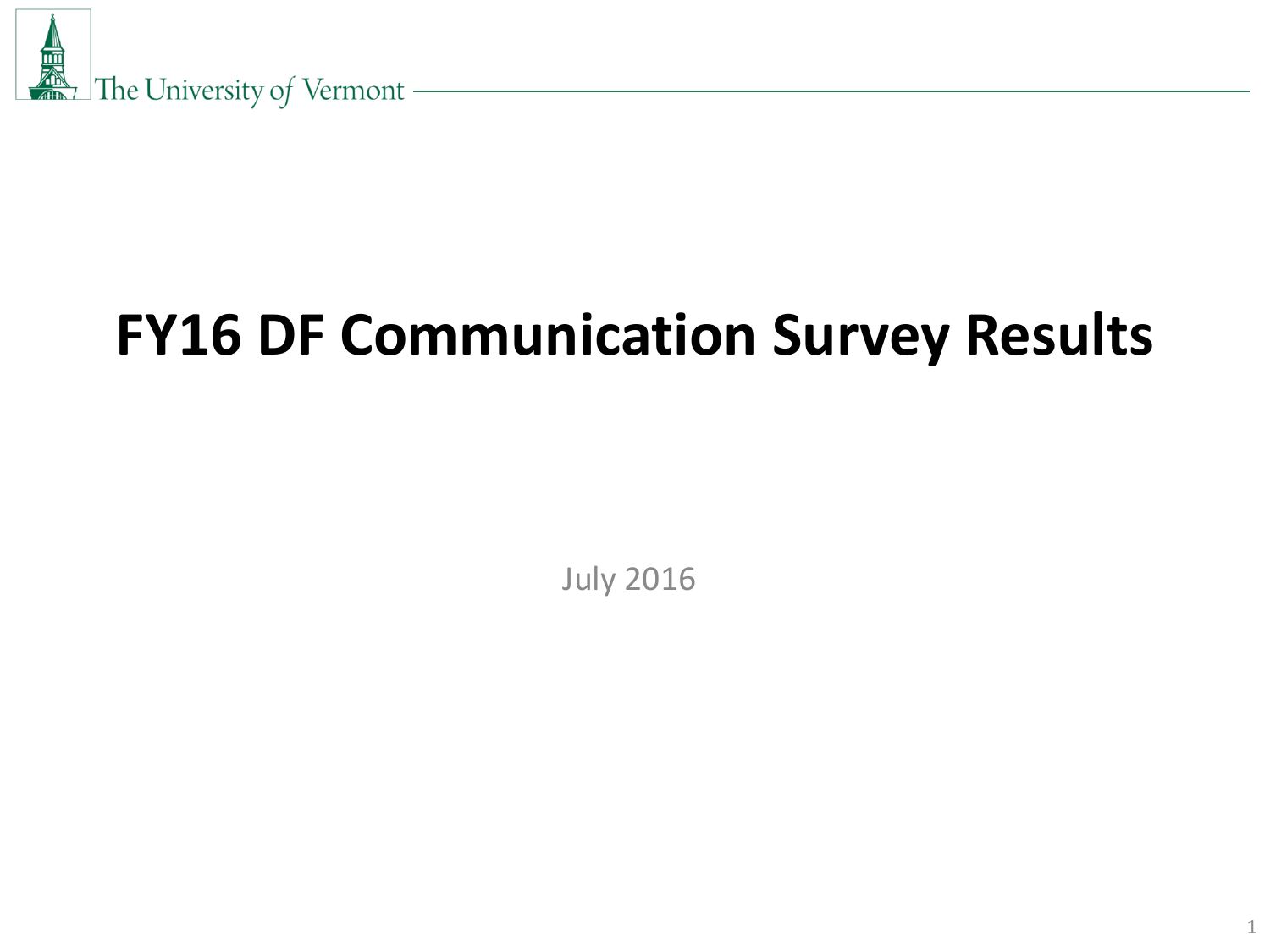

# **Survey Overview**

- Survey conducted over 2 weeks in early May 2016
- Survey invitation sent to BFAN (174 people) and CATSkill (162 people) listservs
- Survey link included in May edition of *Finance Matters*  newsletter (included in *UVM Announcements & Events*)
- Encouraged people to forward link to other staff with business/financial role
- 133 responses: 98 complete, 35 incomplete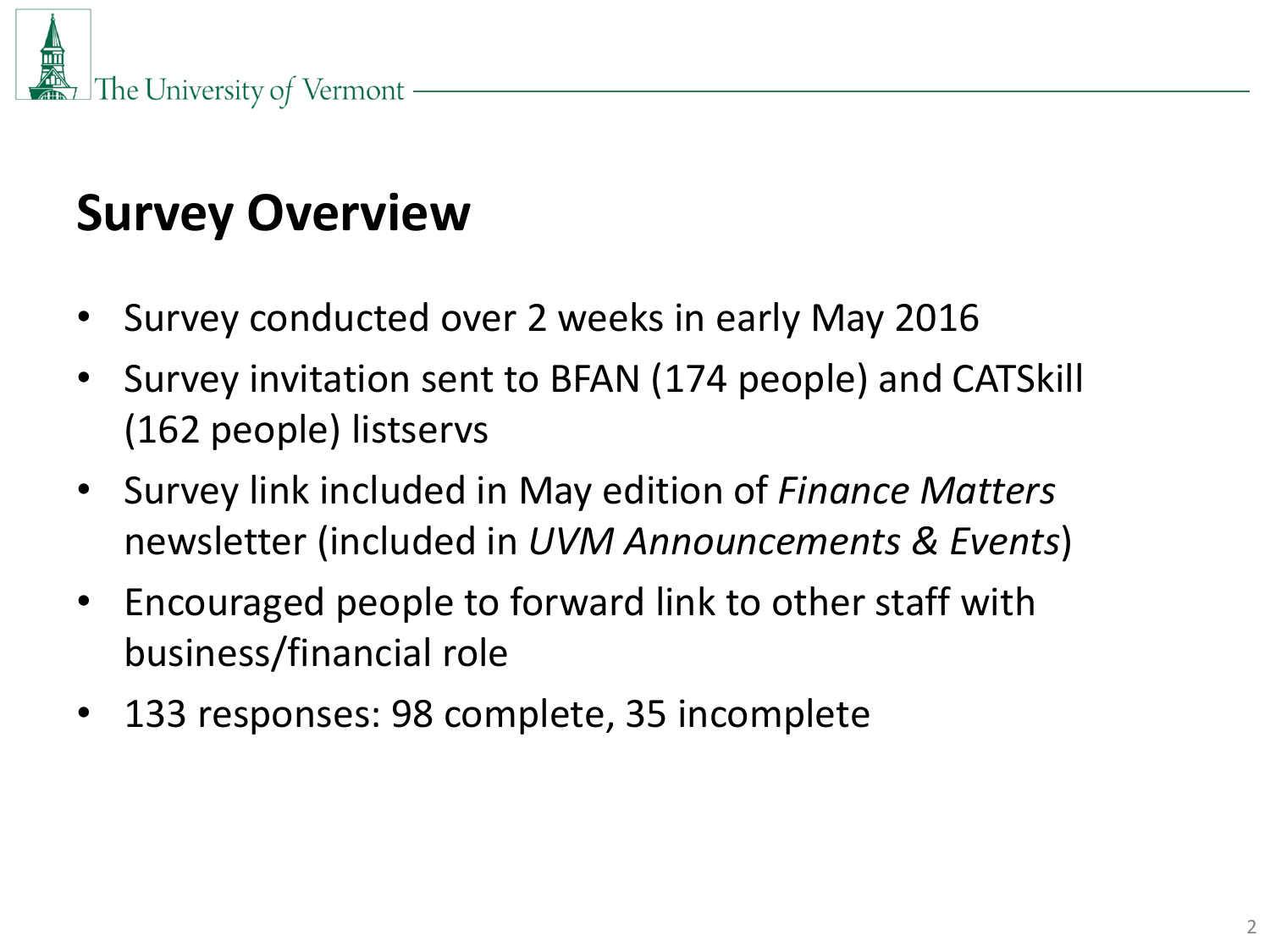

## **Respondents By Unit Type** (N=133)

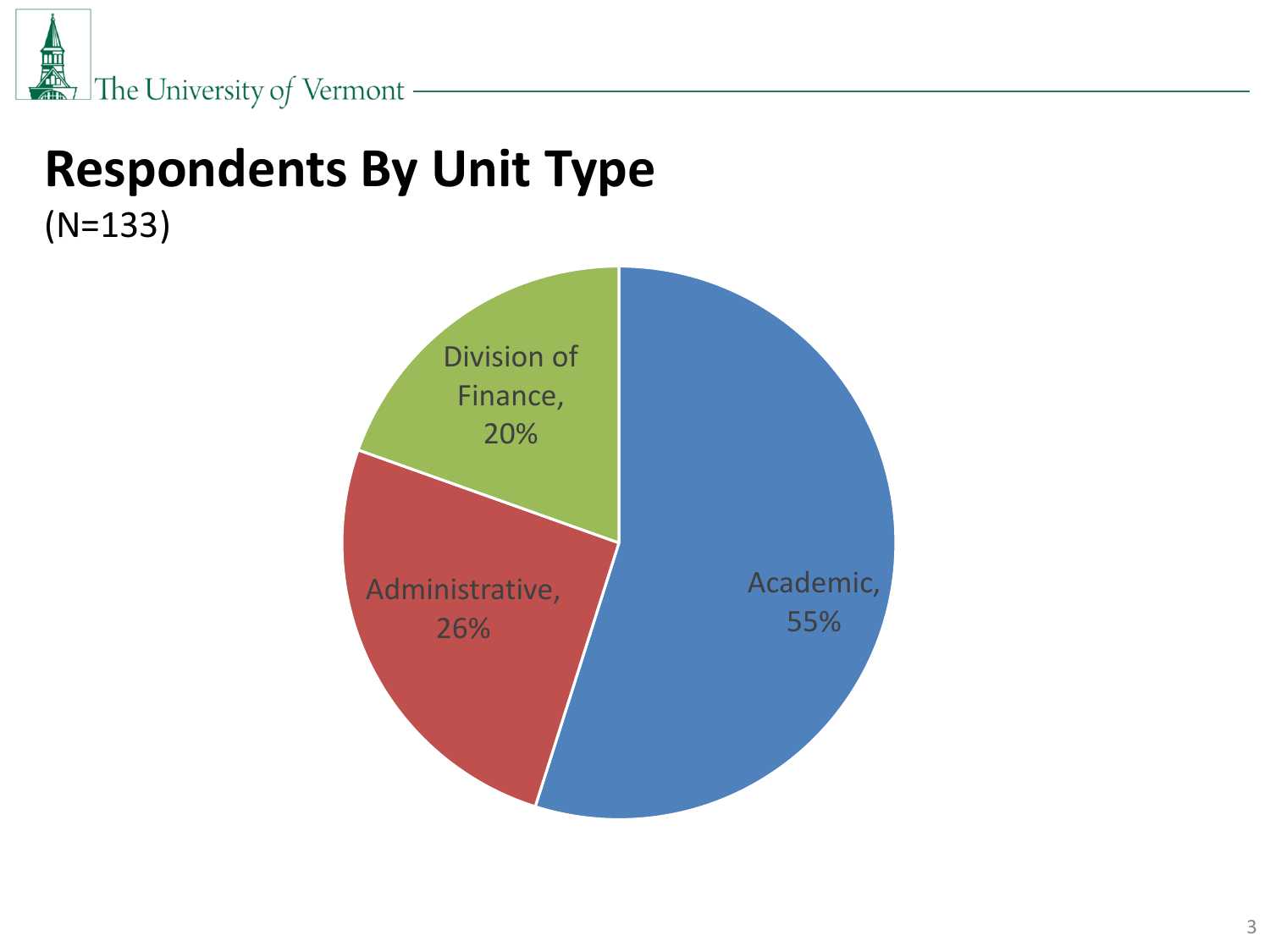# **BFAN (BUDGET & FINANCE NETWORK) MEETINGS**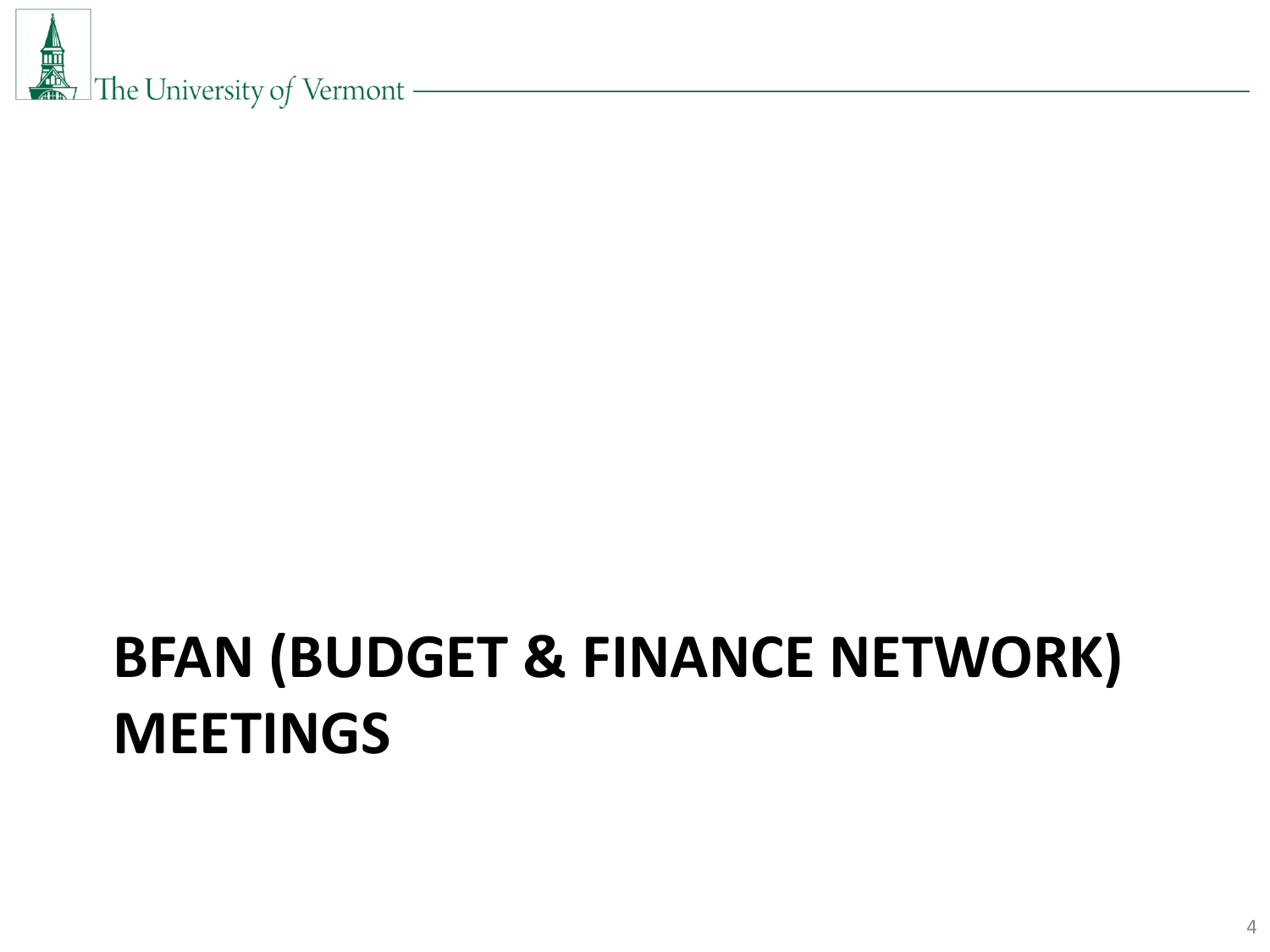

### **Did you attend a BFAN meeting this academic/fiscal year?** (N=133)

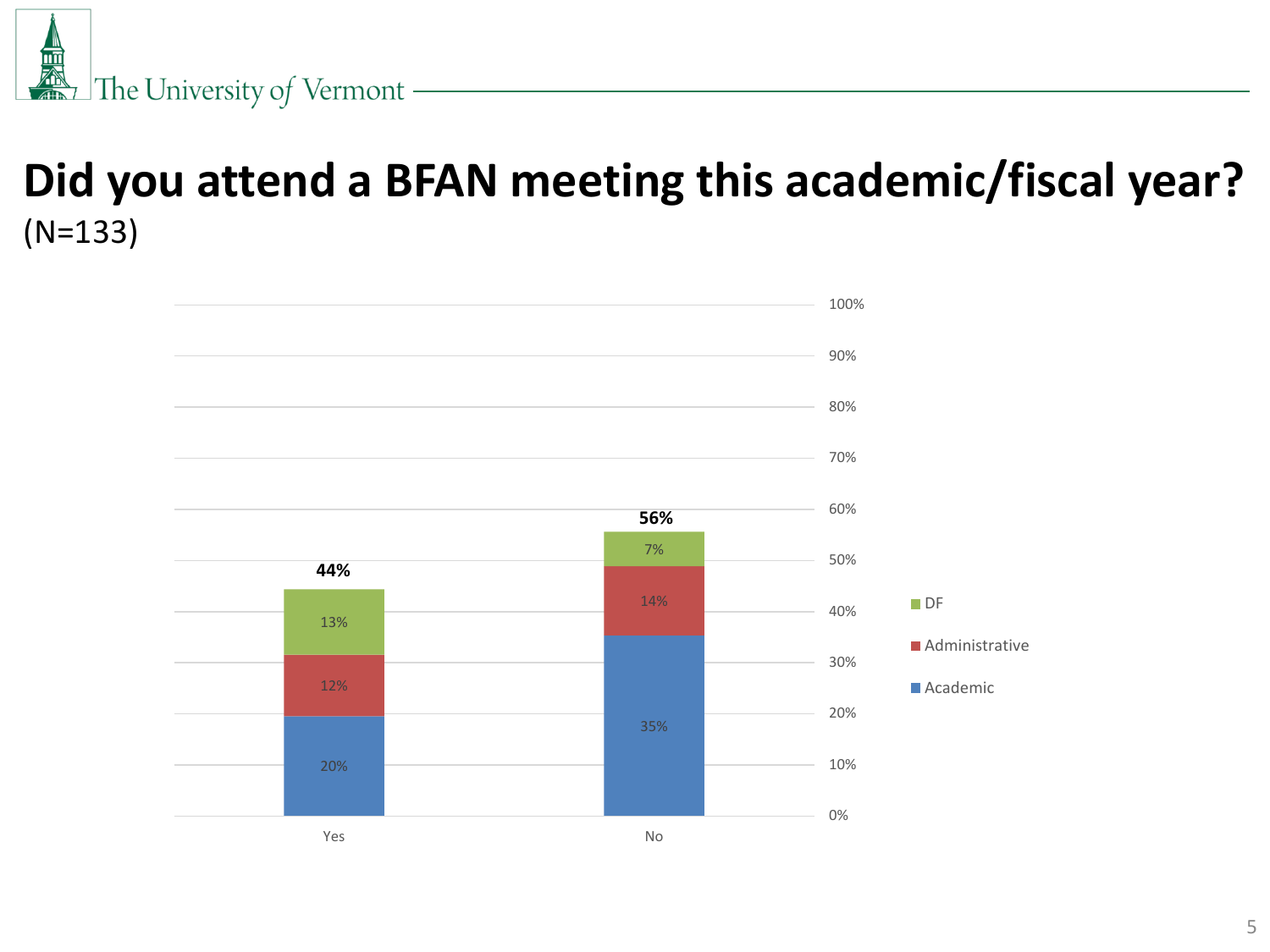#### **Reasons for Not Attending a BFAN Meeting in FY16** (N=37)

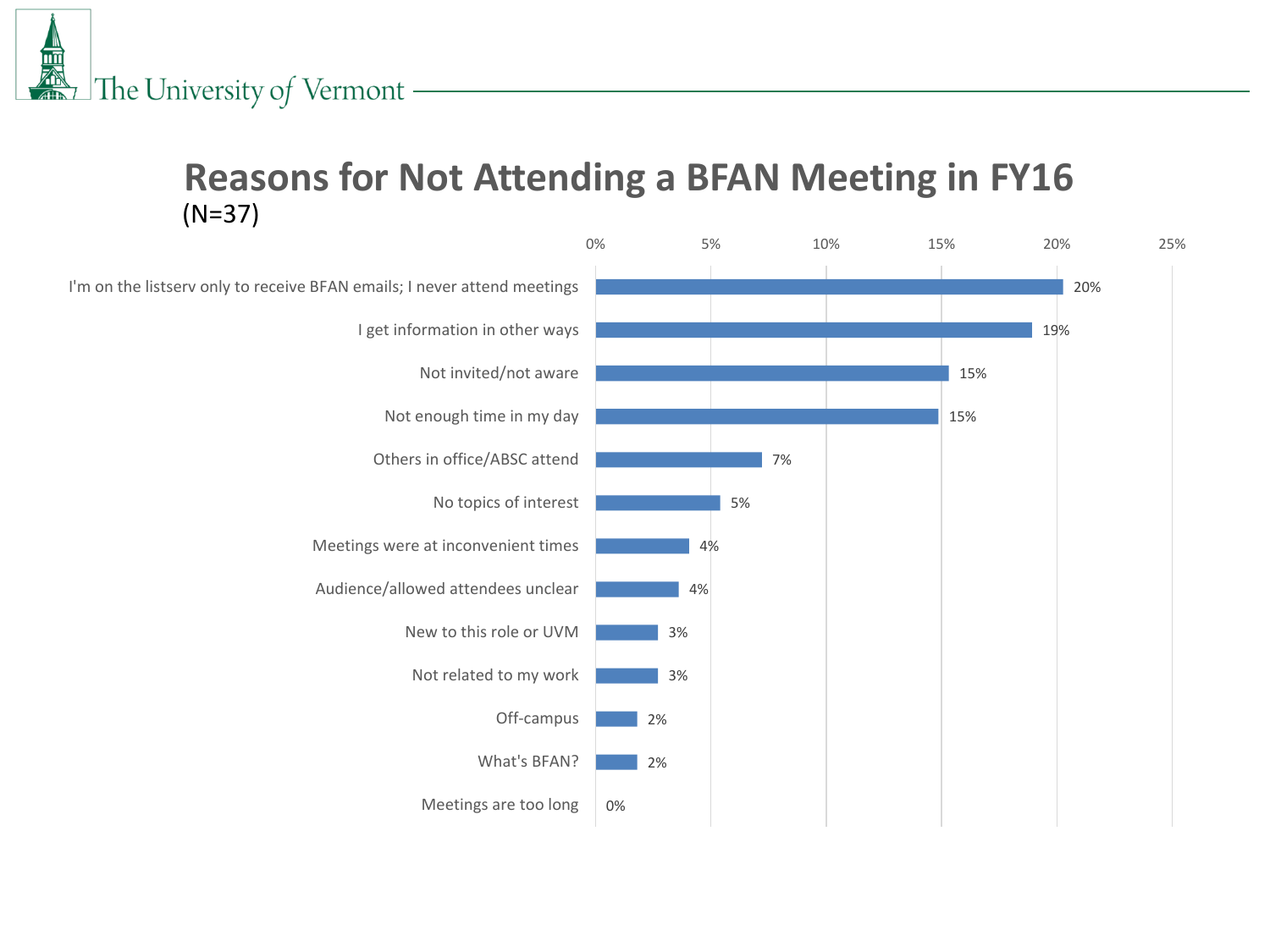

## **What do you think of the current BFAN schedule?** (N=102)

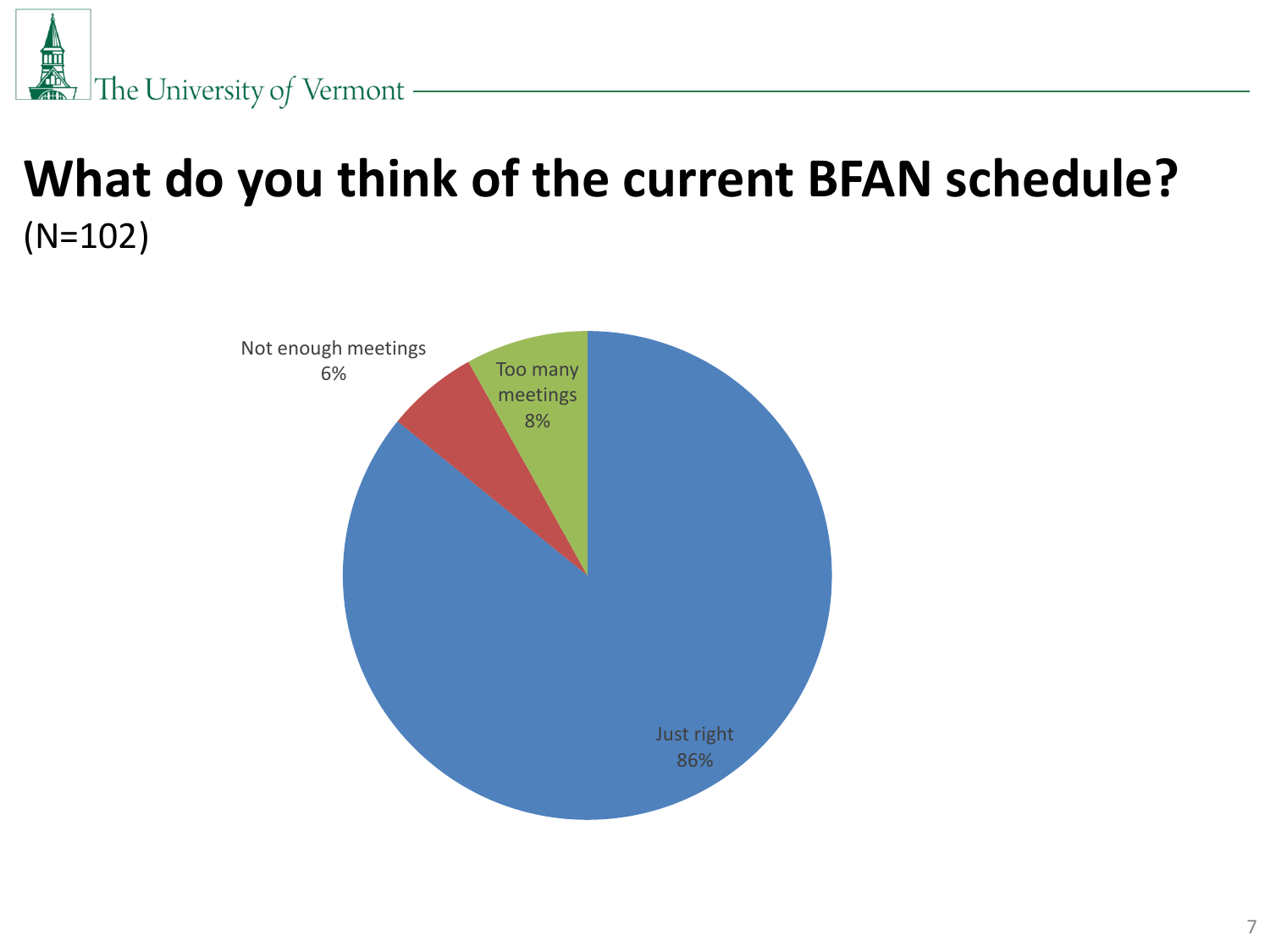

### **How would you rate the overall content of the meeting(s) you attended?** (N=59)

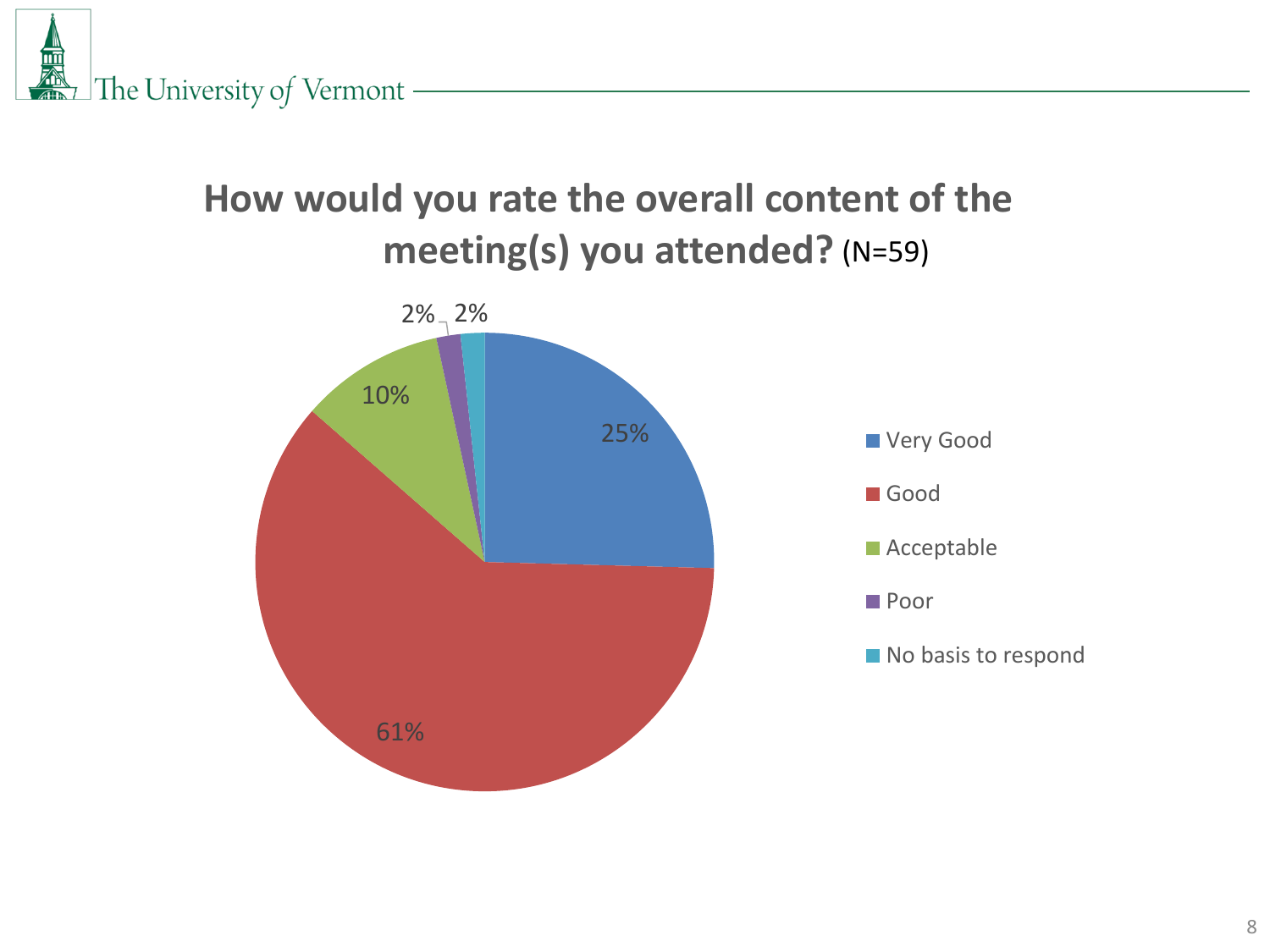

## **What Respondents Found Most Valuable About BFAN Meetings**

- Policy & procedure updates and changes
- Budget information
- Updates about UVM finances and strategic initiatives
- Important dates and deadlines
- Hearing directly from DF leaders and managers
- Networking
- Quick/efficient meetings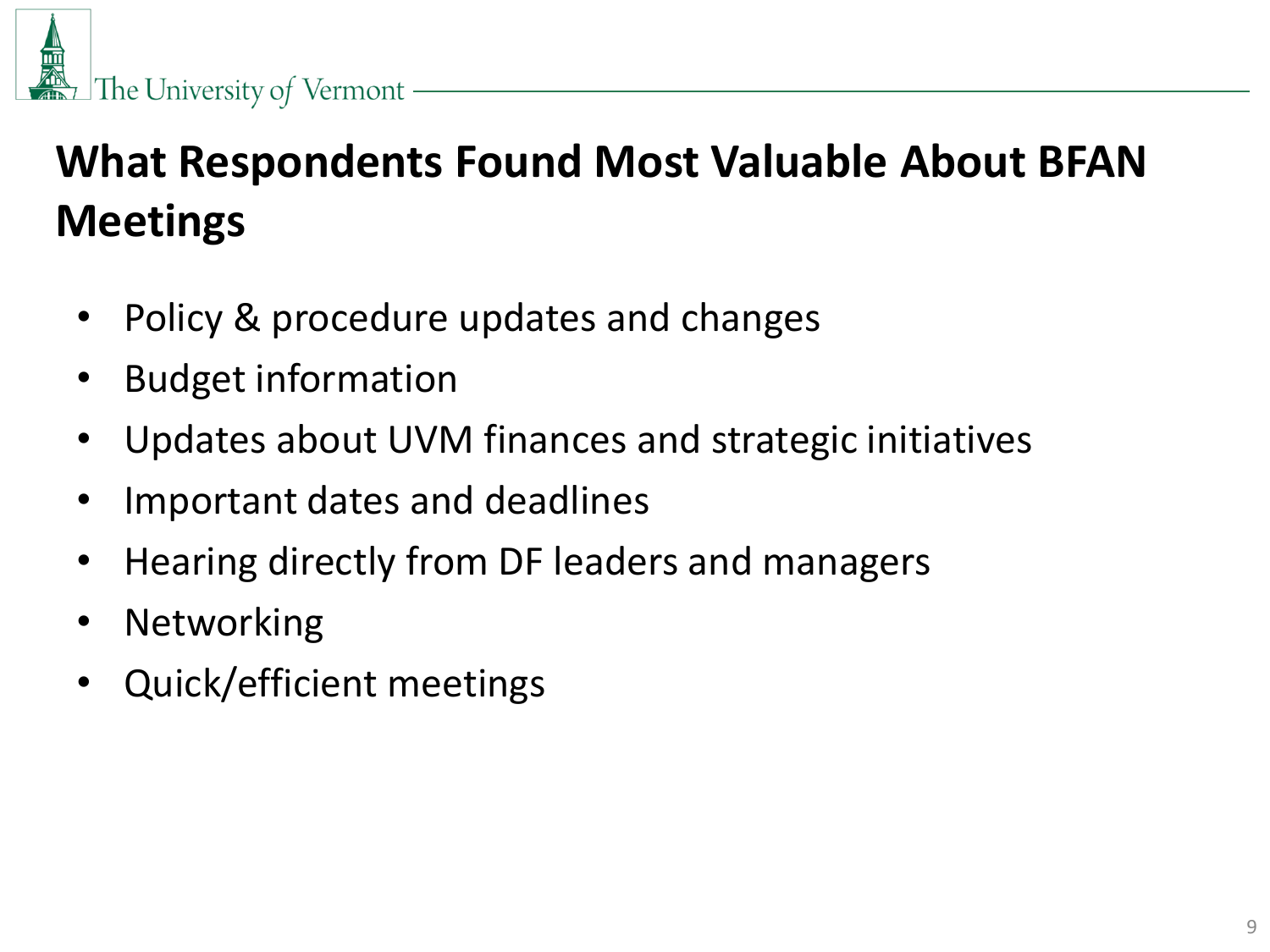

## **What Respondents Found Least Valuable/ Suggestions for Improvements to BFAN Meetings**

- Some topics not relevant to all
- DF staffing updates not of interest
- Speakers don't introduce themselves, talk too quickly, can't be heard
- Go more in-depth on topics
- Provide more advance notice of meetings
- Clarify what "BFAN" is and who is "invited" to attend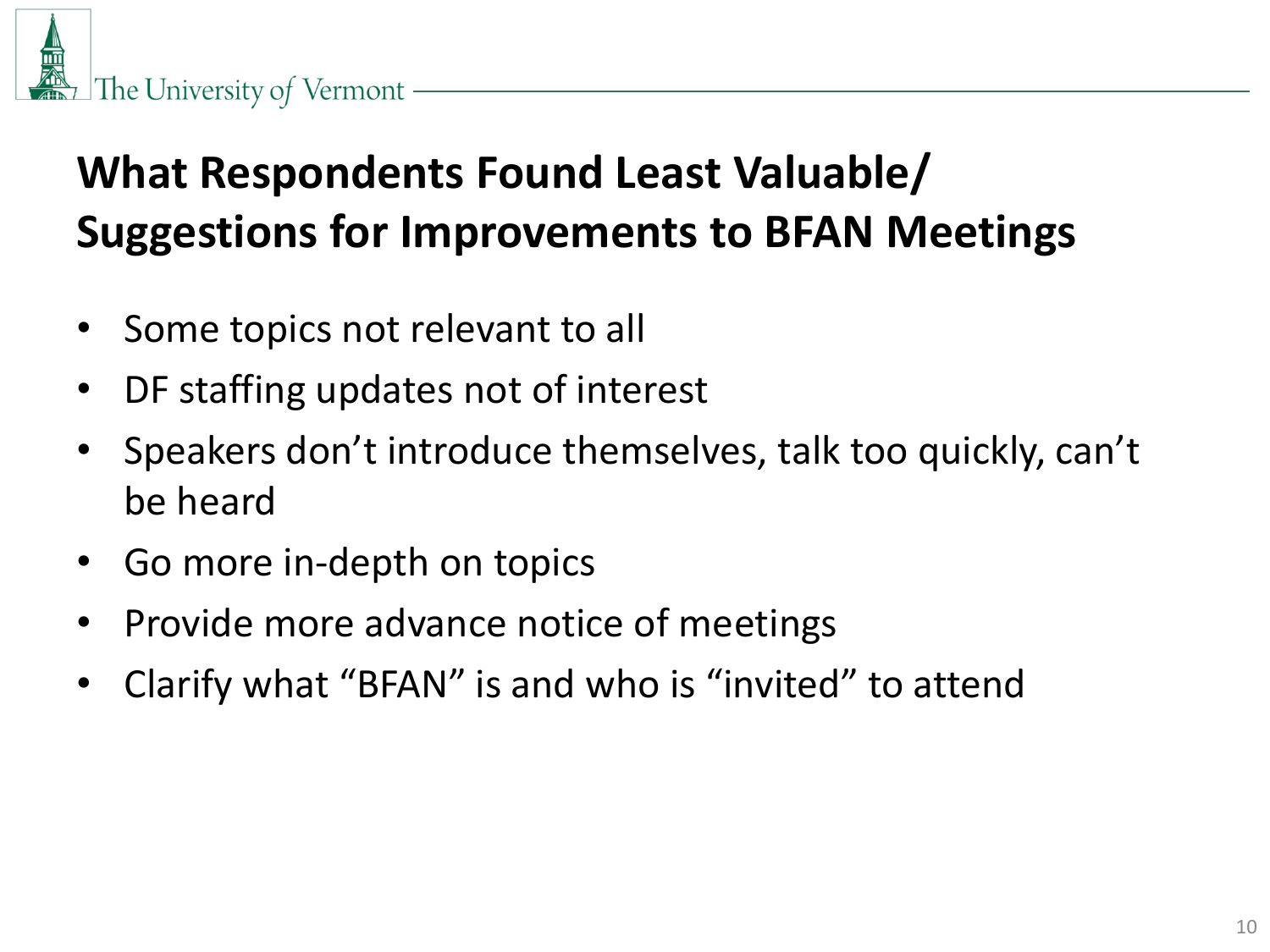# **IMPORTANCE OF OTHER DF COMMUNICATION/ INFORMATION SOURCES, AND SATISFACTION WITH THOSE SOURCES**

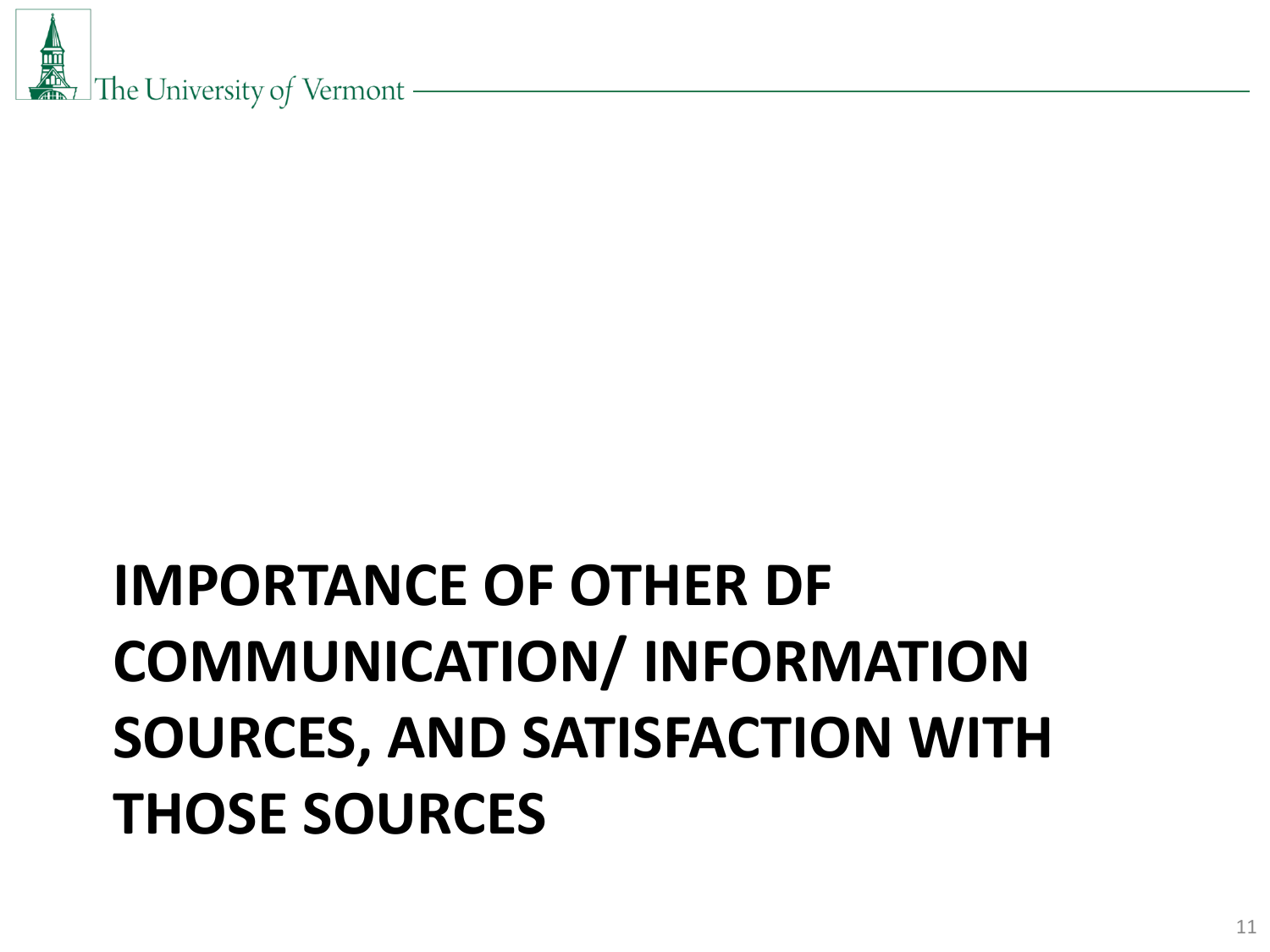

#### **Respondents from Academic Units**

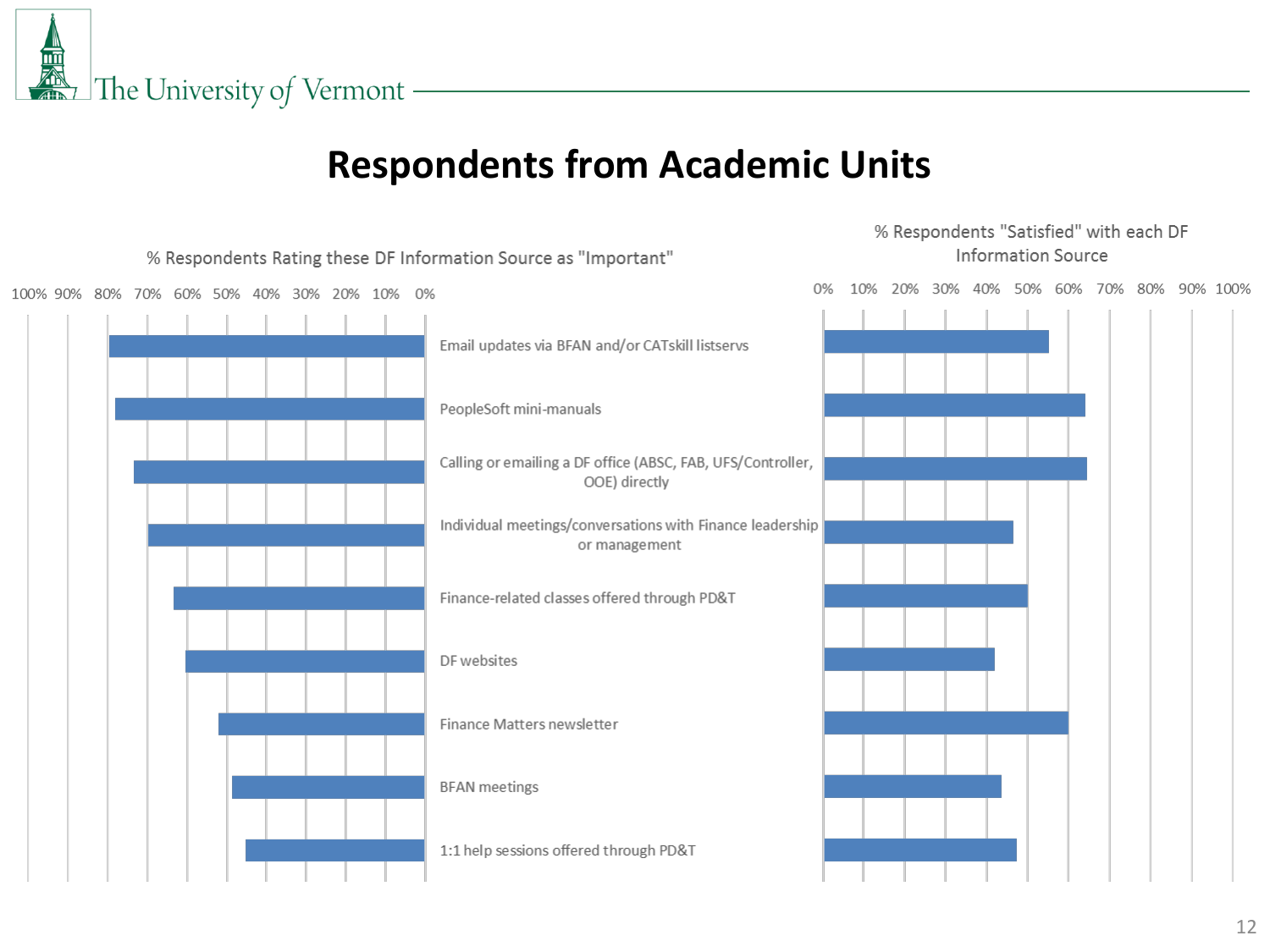

#### **Respondents from Administrative Units**

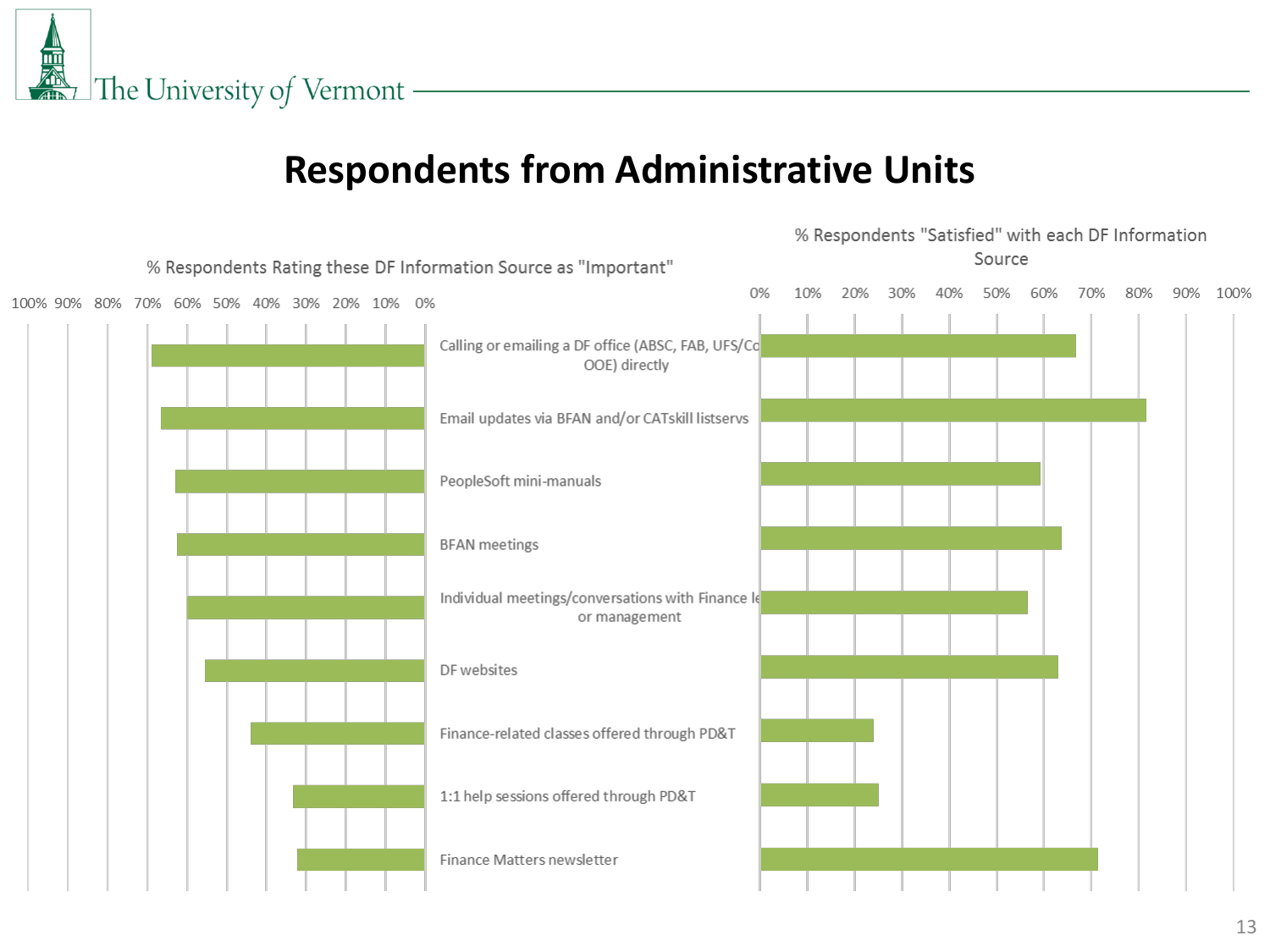

#### **Respondents from the Division of Finance**

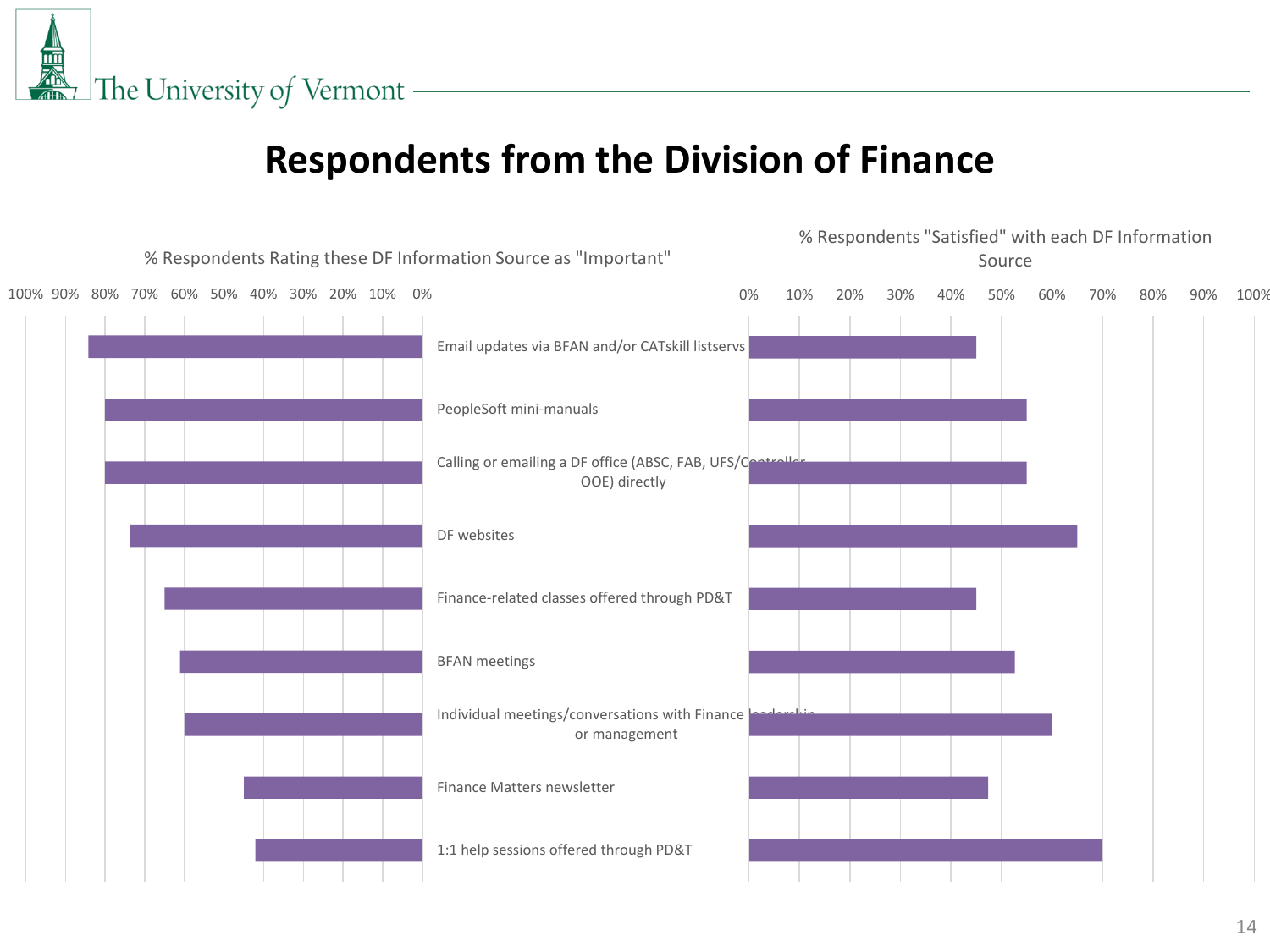## **What's Working Well re DF Communications**

- Finance Matters
	- *"I appreciate the Finance Matters newsletter and transparency. I feel like it allows me to read up on what's going on in case there's information that is not being passed down to me from my Dean's office admin."*
	- *"I like the new DF newsletter. Keep it up! I use it at our leadership team meetings because I can't remember for crap and this helps put it all in one place."*
	- *"The Finance Matters newsletter is helpful. It gathers information in one place, but should not be a replacement for regular email updates."*
	- *"I really like Finance Matters and think it has been a great addition to the DF communications strategy."*
- General Comments
	- *"DF communicates very well."*
	- *"I think you're doing a good job."*
	- *"I think that DFAN* [sic] *does a pretty outstanding job of keeping us all informed."*
	- *"Thank you for your division's work and your efforts at transparent and timely communication."*
	- *"I appreciate you taking the time to look into this. I've been in the DF for a long time and can only say that communication has improved greatly since I started!"*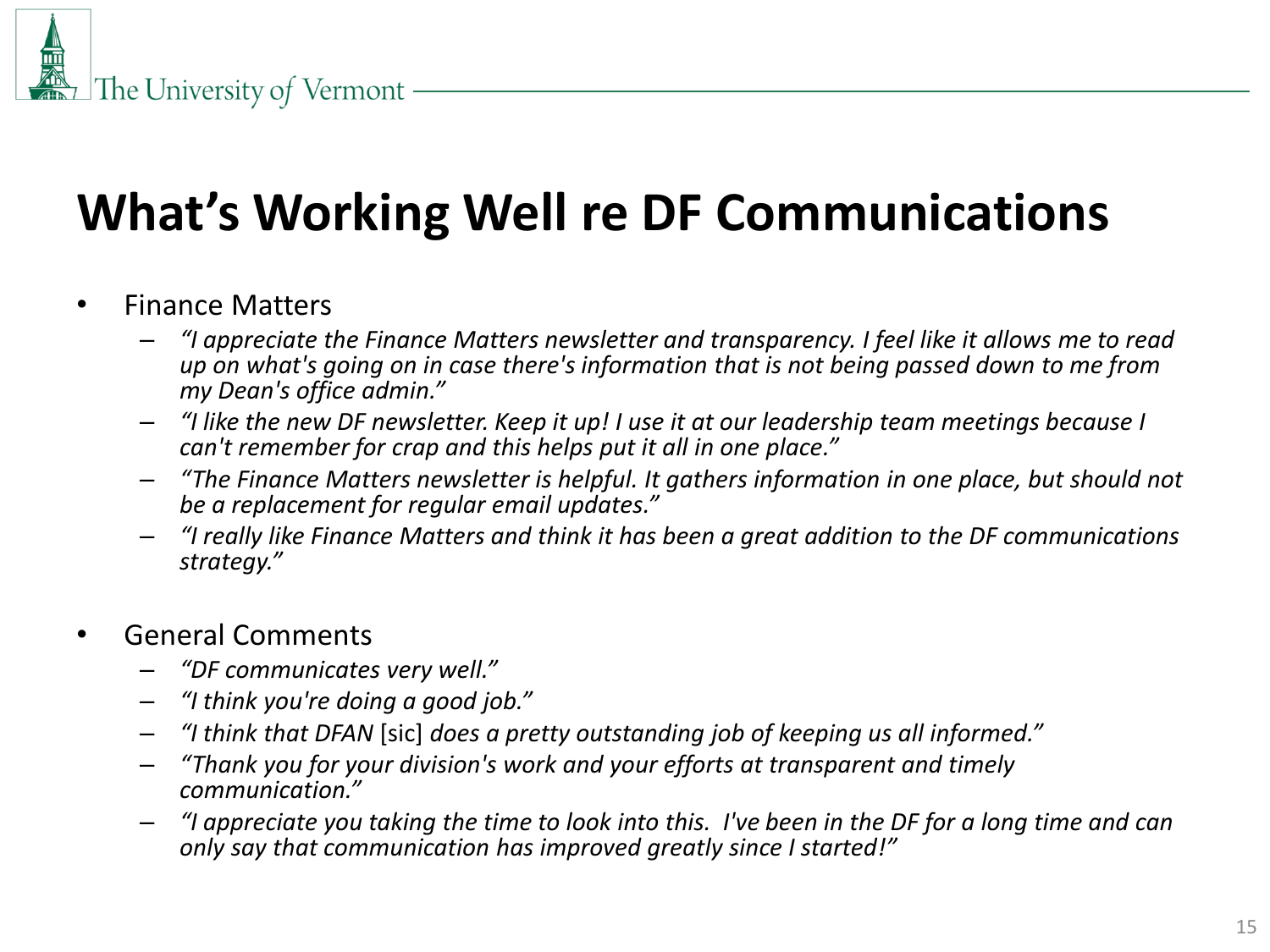

## **What Needs Improvement re DF Communications**

- Websites
	- Add a glossary of financial jargon
	- "Mish-mash of websites" is confusing to navigate; makes it hard to find information
- General Comments
	- Be more to the point
	- Attending meetings on campus is difficult/impossible for off-campus employees
	- Consider use of SharePoint as a tool to distribute content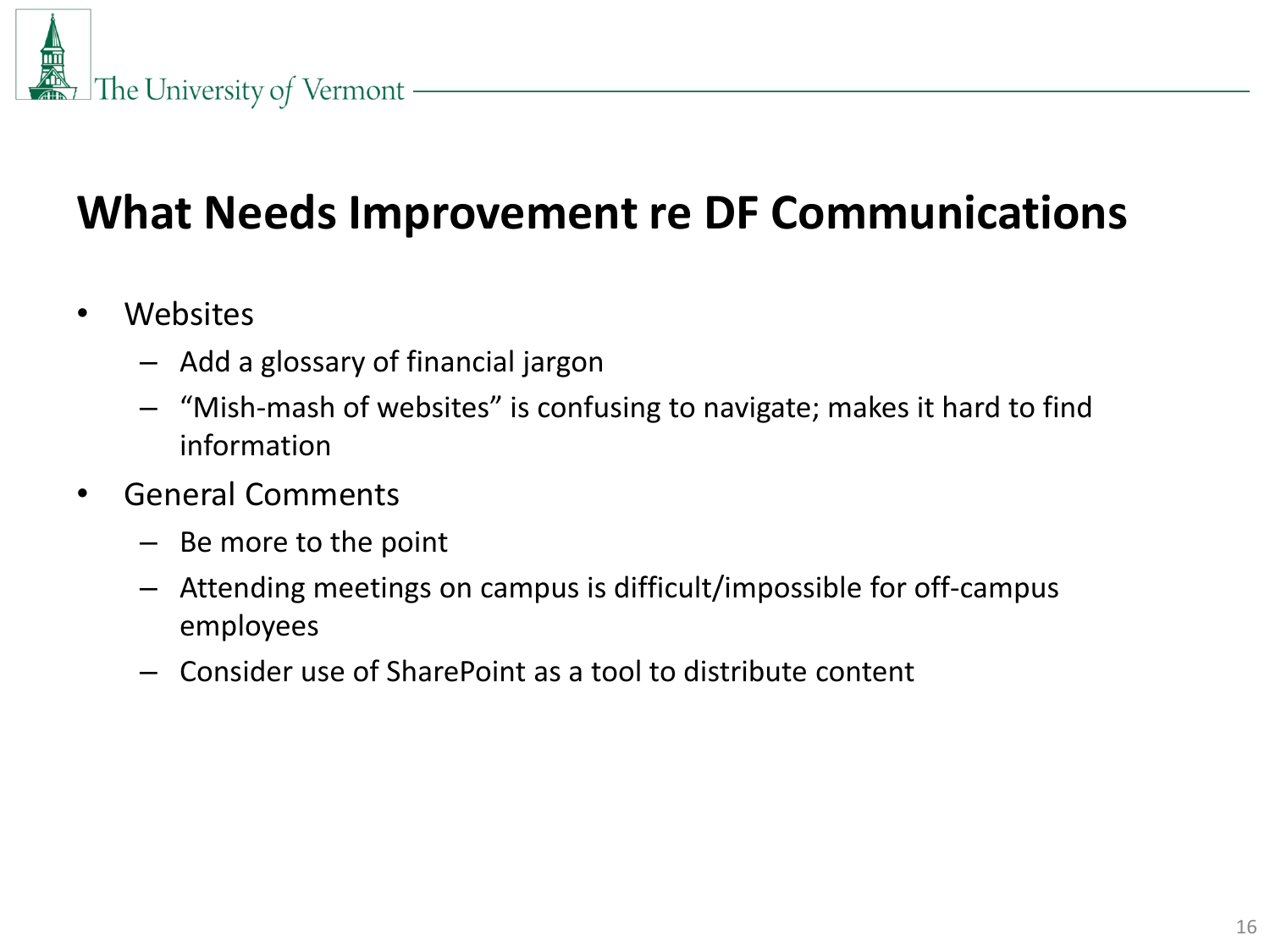# **IMPORTANCE OF FINANCE-RELATED TOPICS, AND SATISFACTION WITH THE INFORMATION RECEIVED ABOUT THOSE TOPICS**

丽 The University of Vermont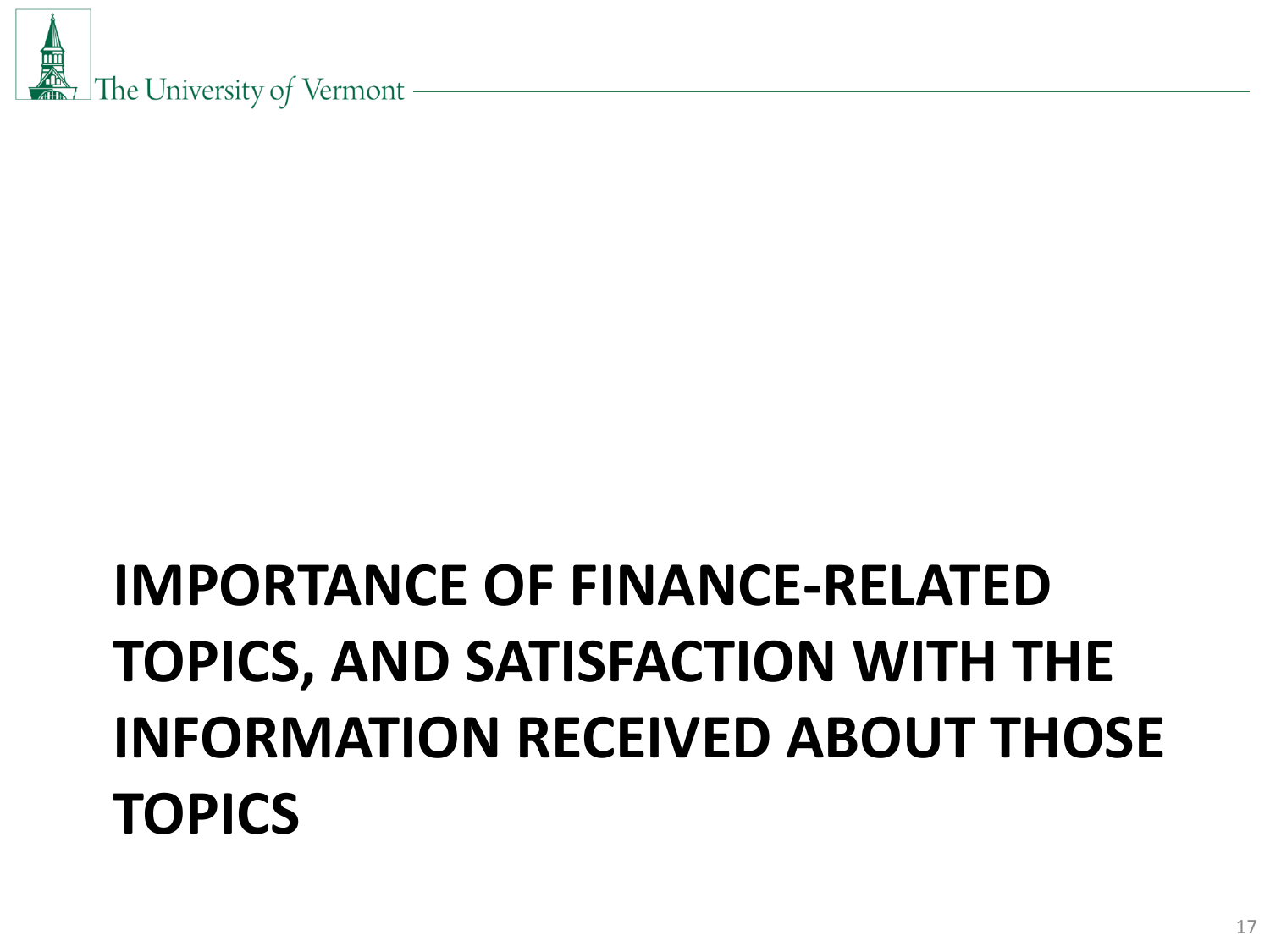鳳凰 The University of Vermont -

### **Respondents from Academic Units**

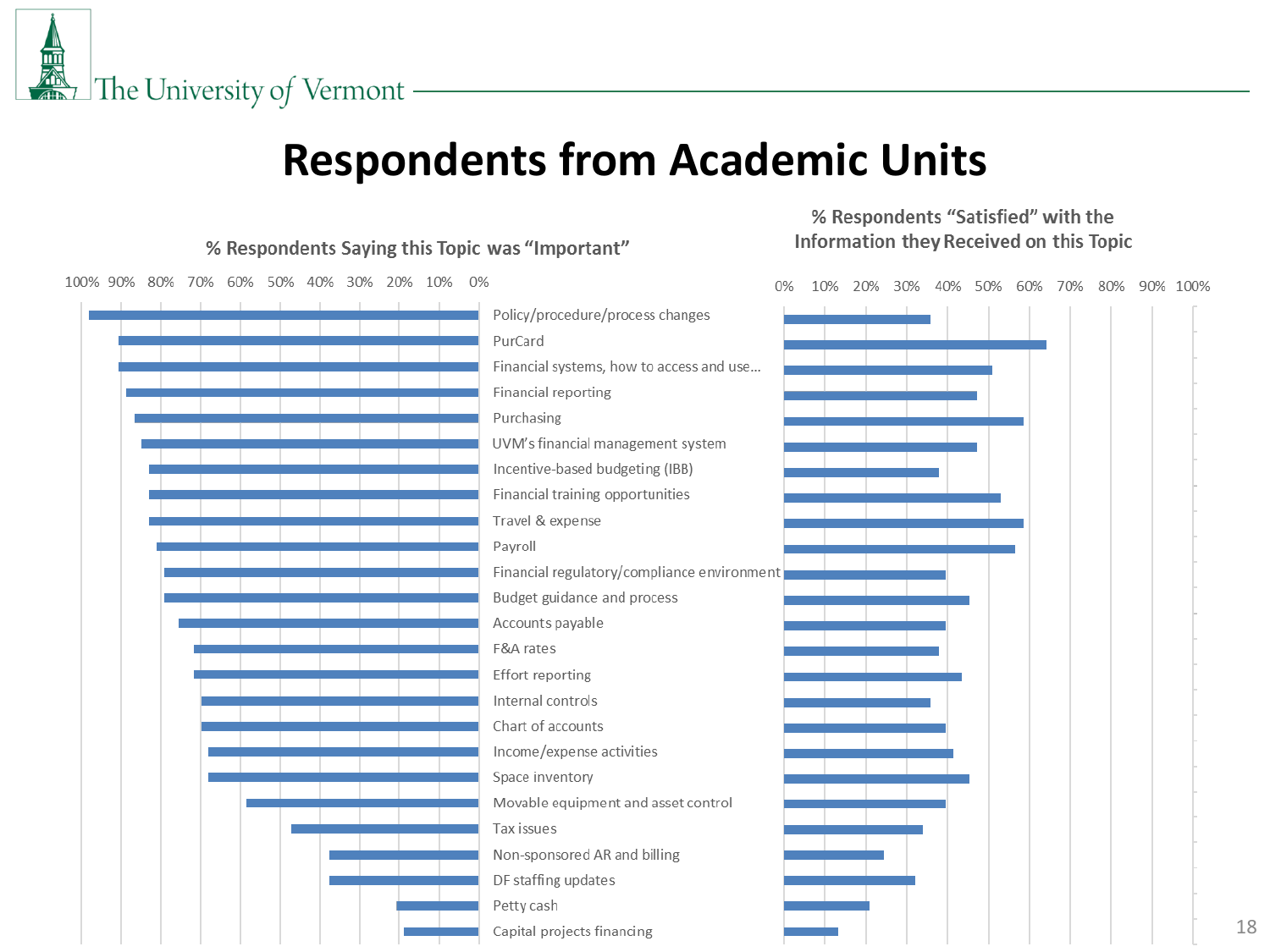### **Respondents from Administrative Units**

![](_page_18_Figure_2.jpeg)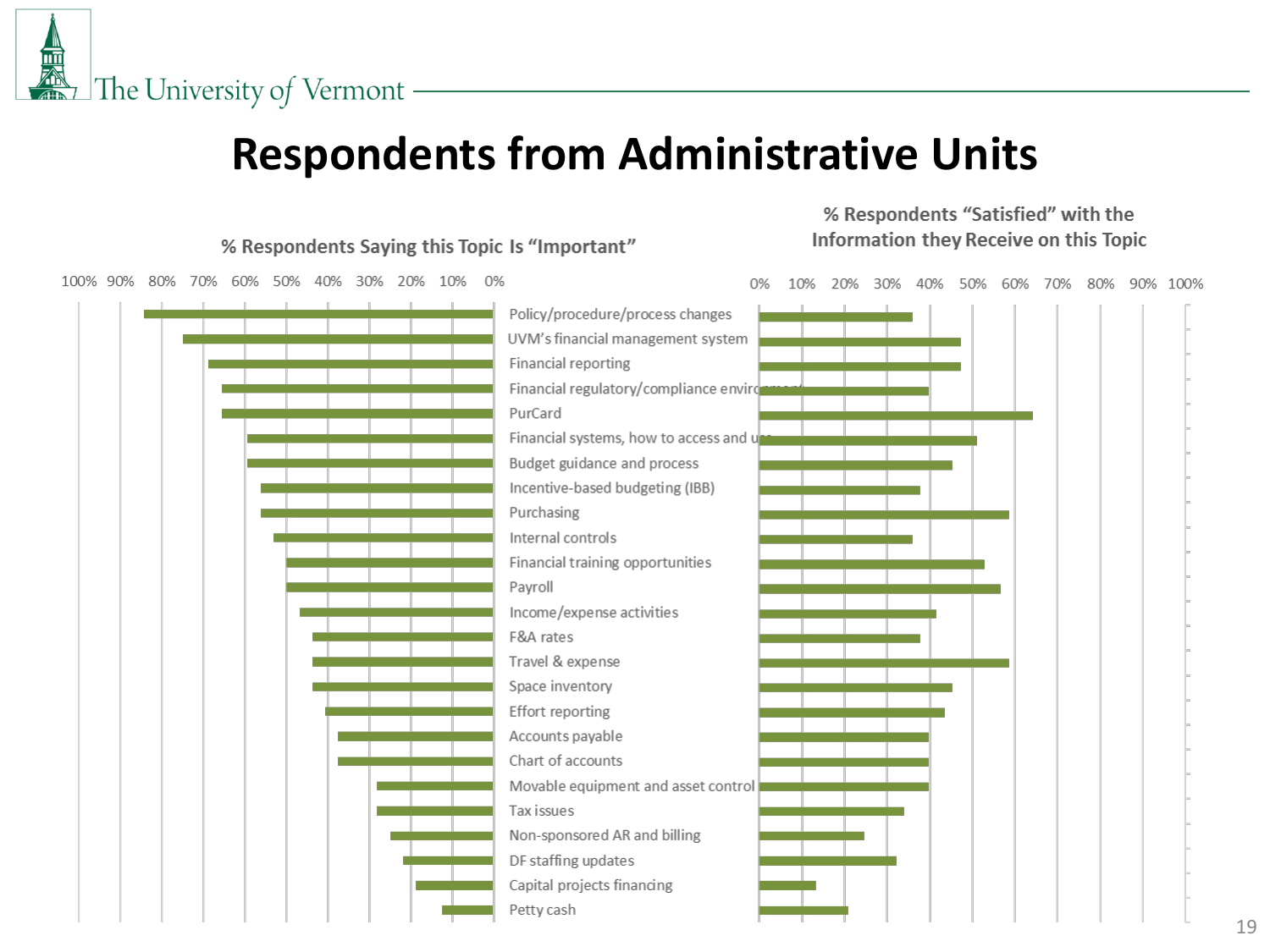鳳凰 The University of Vermont -

### **Respondents from the Division of Finance**

![](_page_19_Figure_2.jpeg)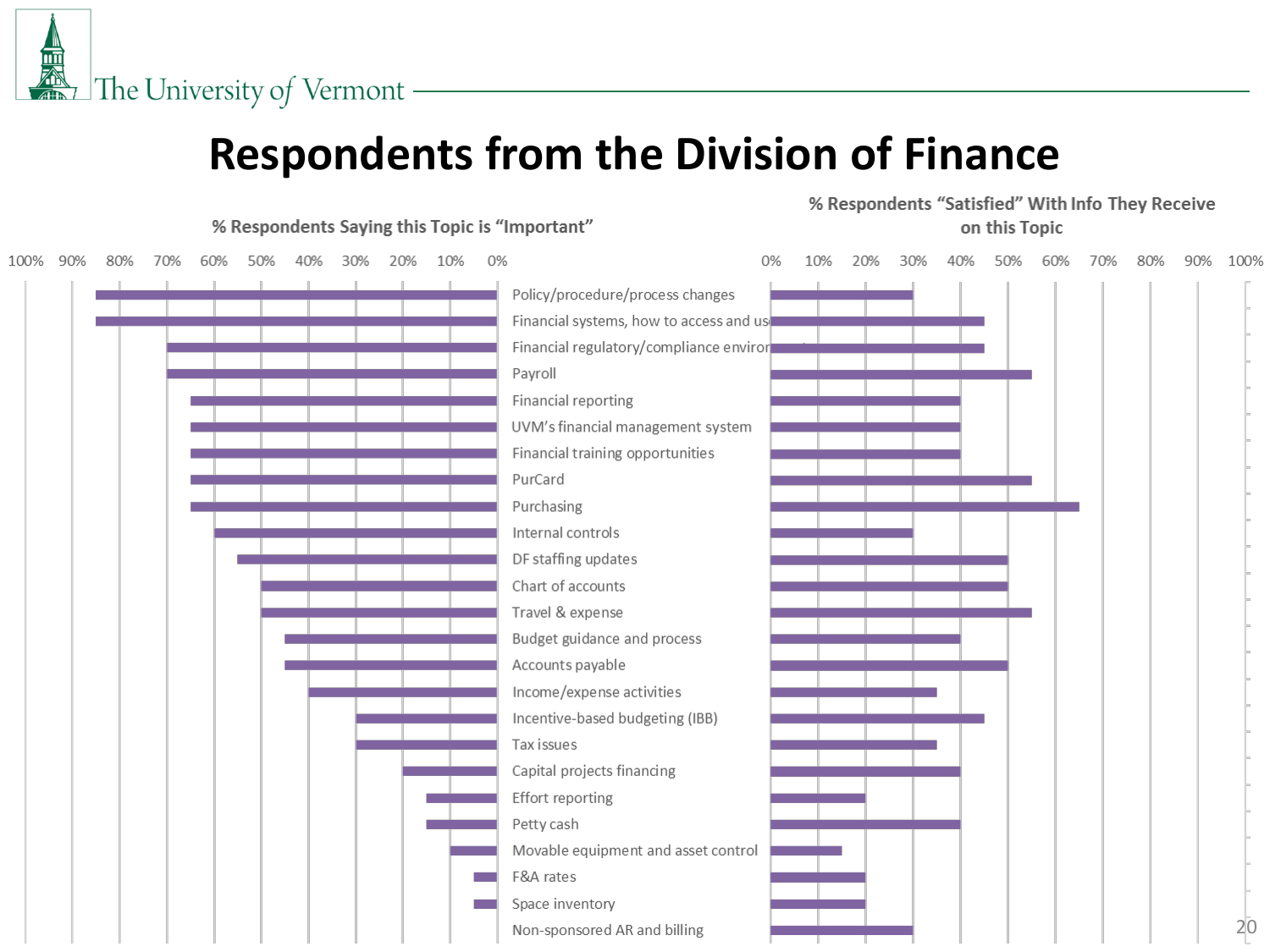### **What Needs Improvement re Info About Finance Topics**

- Policy/procedure/process changes
	- Be more collaborative  $-$  get input from end-users
	- Provide more advance notice of planned changes
	- Don't rely just on the BFAN meeting to relay information
	- Consider impacts on administrative units, not just academic units.
- Training
	- Provide a clear schedule of individual help sessions
	- Provide more specific training about UVM financial systems, e.g., the general usage of PeopleSoft
	- Offer more training for people who are working towards business manager status
	- ABSC customers could provide information to ABSC more efficiently if they were more familiar with PeopleSoft transactions and financial policies
	- Offer PeopleSoft trainings for specific areas